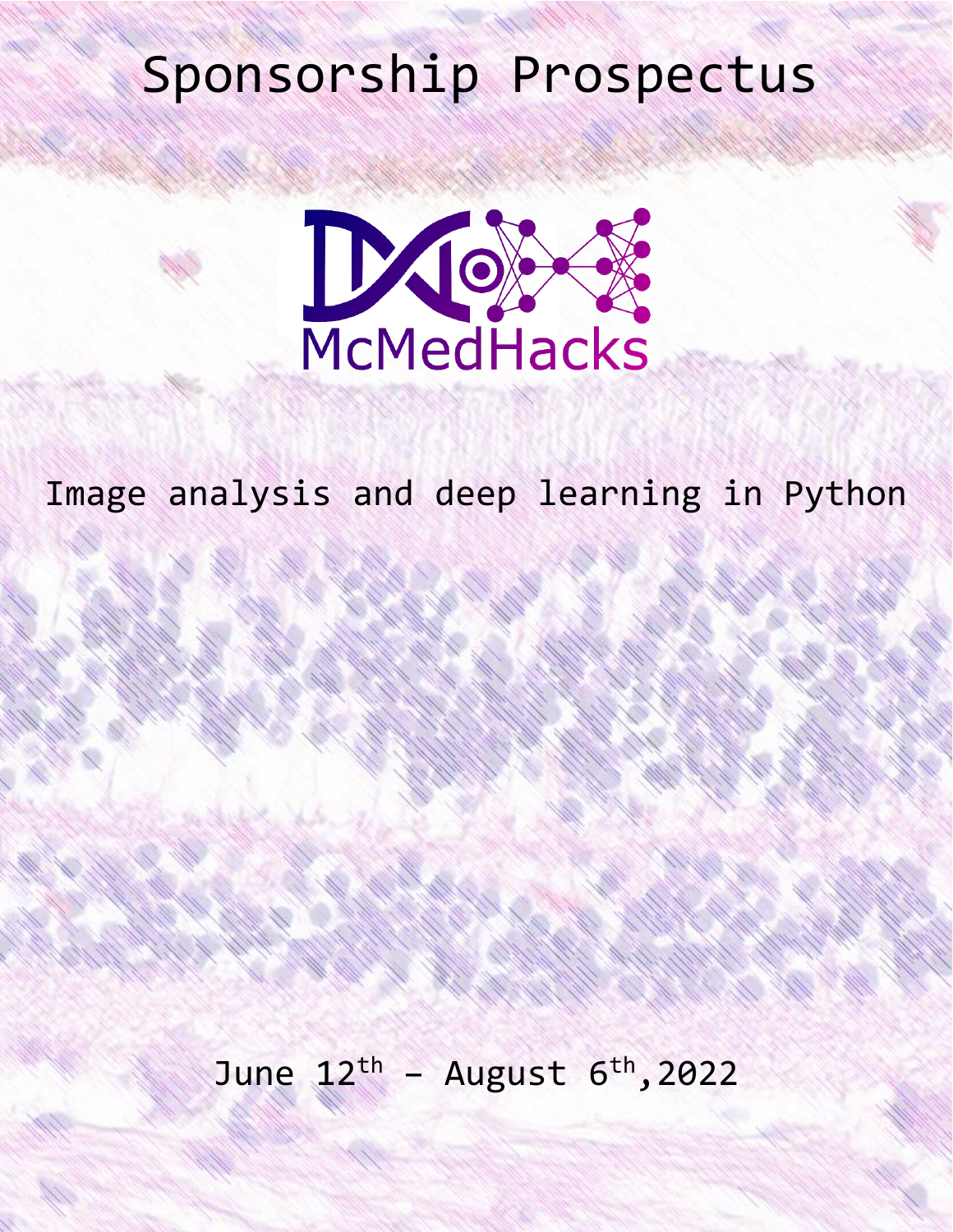

### About us

Our mission is to teach students and researchers new to the field the fundamentals of medical image analysis and deep learning in Python. McMedHacks is a program organized by students of Dr. Enger's lab at McGill Medical Physics Unit and the Lady Davis Institute and consists of a workshop series and a hackathon.

Participants will learn how to

- Basic programming in **Python**
- In-depth introduction to deep learning **Pytorch** framework
- **(pre)process** medical image data in formats ranging from JPG images to DICOM files
- **analyze** images from several imaging modalities such as histopathology, endoscopy, and CT
- use both **algorithmic** and **deep learning-based** from basic machine learning pipeline, pitfalls, and evaluation methods, to advanced deep learning techniques applied to medical image analysis
- **recognize and overcome common challenges** associated with different imaging modalities and analysis methods

#### The Workshops

From June 12<sup>th</sup> – August 6<sup>th</sup>, 2022, we will be hosting a series of weekly seminars and interactive workshops. Leading researchers in medical image analysis and deep learning will present their cutting-edge research to inspire and motivate students for the complimentary workshops.

Our interactive workshops will be instructed by students and practicing professionals with research experience in deep learning and medical image analysis. Each workshop will consist of:

- 1. a classroom-style introduction to a new image analysis method and imaging modality
- 2. an interactive demonstration of the newly learned skills

The workshops will be **free**. Due to COVID restrictions and for accessibility purposes, the workshops will be held **entirely online**. Anyone from anywhere can join. All demonstrations will be performed in Google Colab, which will allow anyone with internet access to perform complex computations on their machines regardless of hardware specifications.

#### The Hackathon

To put the skills that participants learned during the workshops to the test, we will be hosting a hackathon in the first week of August. Participants will be asked to solve problems in medical image analysis using deep learning. The event will be held **online** on Discord and Gather Town.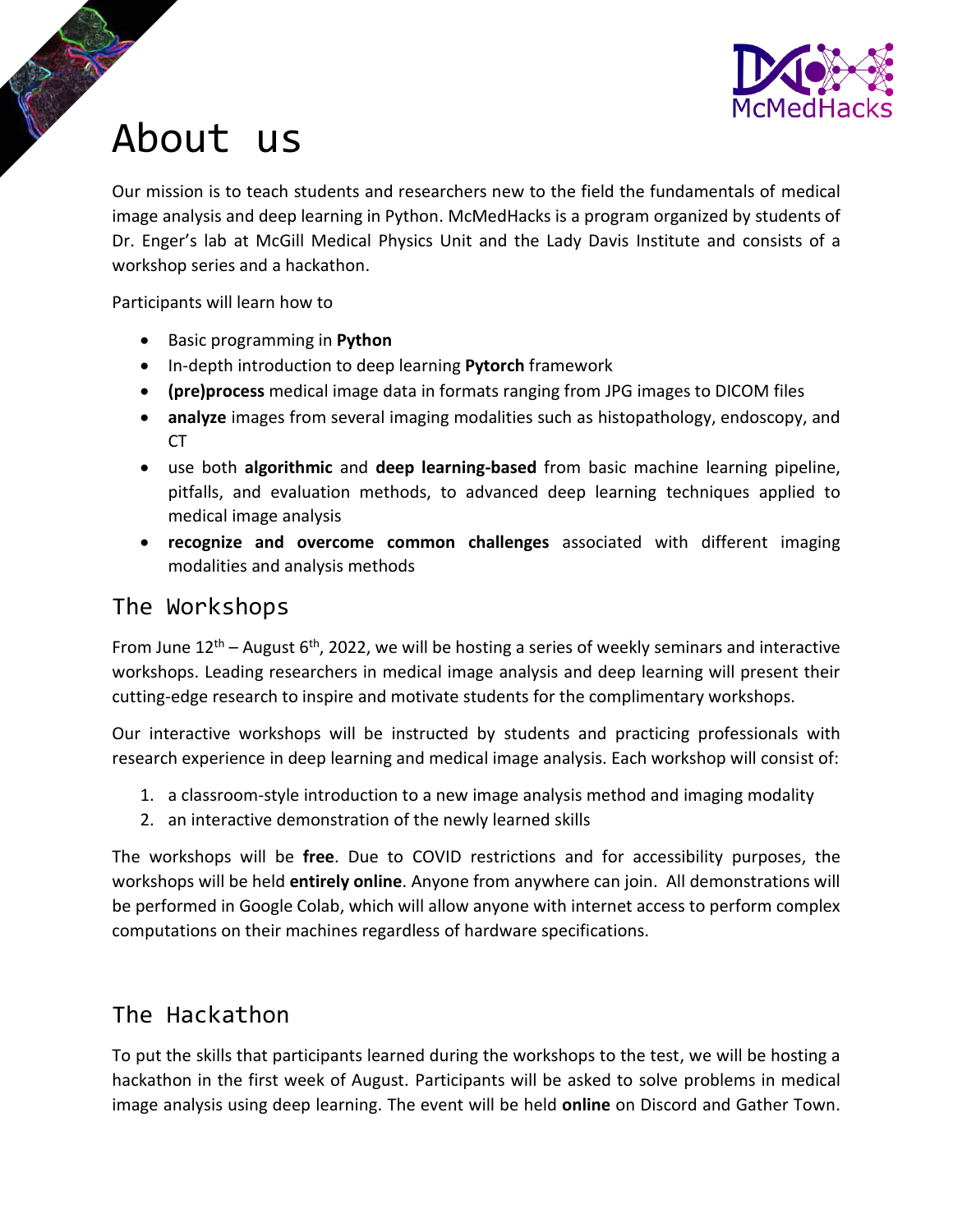



During the event, participants will receive mentorship from researchers and experienced students.

## Why sponsor us?

Your sponsorship will allow us to expand our team of expert instructors, speakers, and mentors. With your support, we can reach a larger audience from around the globe who may not have robust educational resources to start their wonderful journal in AI.

#### Networking and Recruitment

Over 600 participants ranging from undergraduates to postdocs and MDs of varying education disciplines and backgrounds from 38 countries have signed up for the McMedHacks workshops and Hackathon in its 2021 edition. These bright minds are hungry for challenges and new opportunities. Since the event will be online, participants not just from Canada and the USA but from around the globe will be attending.

#### Brand Recognition

Your company / institution will be exposed to current and future scientists pushing the boundaries of medicine and computing. Leave a lasting impression with branded merchandise, product demonstrations, and your own coding challenges. You will reach participants during the events and a much broader audience through the recordings posted on social media.



#### Our Participants from McMedHacks 2021

#### Their Fields of studies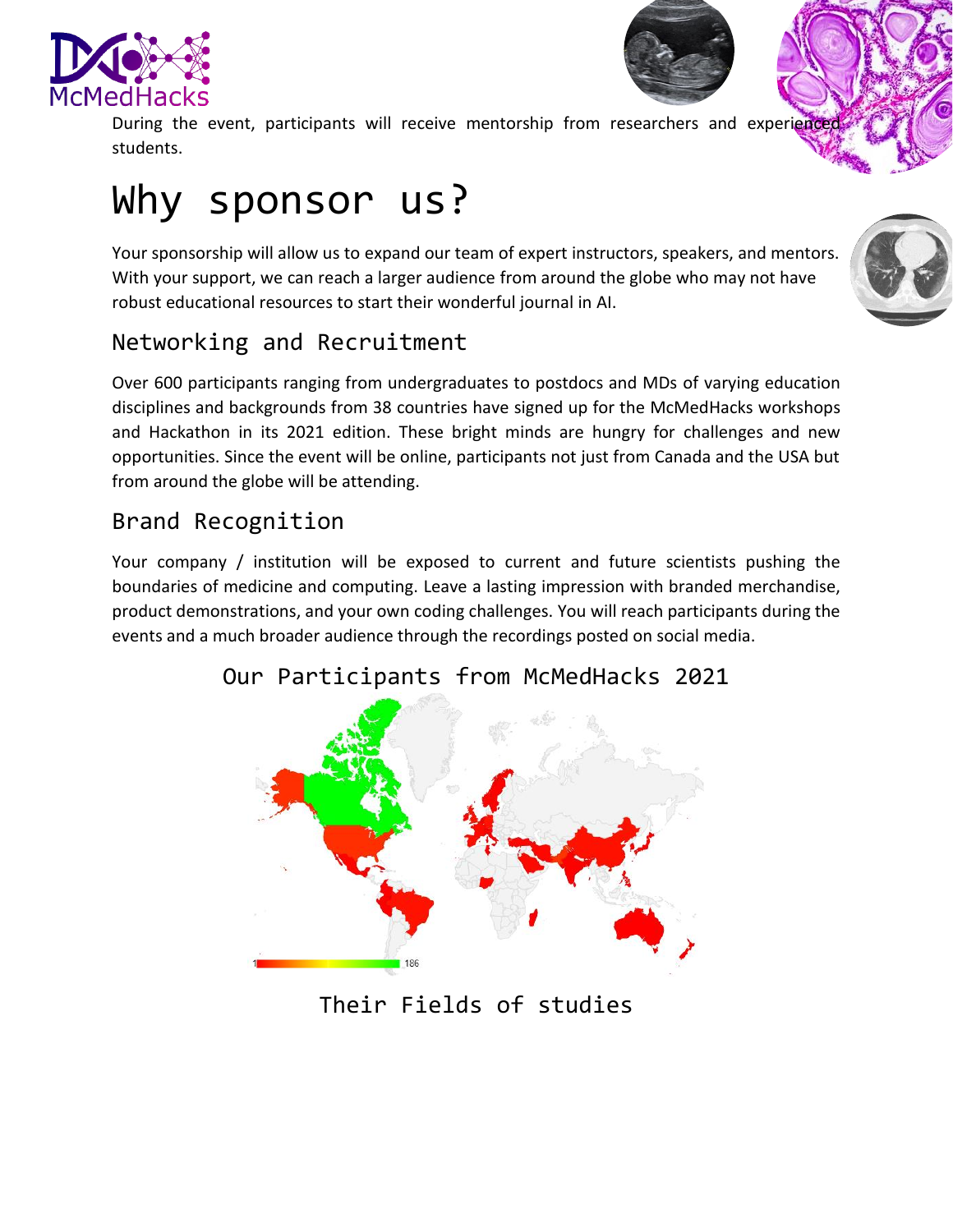

Field of work or study



## Sponsorship options

| <b>Tier</b><br>Cost                                            | <b>Bronze</b><br>\$1000 | <b>Silver</b><br>\$2000               | Gold<br>\$5000         |
|----------------------------------------------------------------|-------------------------|---------------------------------------|------------------------|
| Logo on our website                                            | I∽l                     | $\blacktriangleright$                 | ✓                      |
| Logo on merchandise                                            | $\blacktriangledown$    | $\overline{\smash{\bigtriangledown}}$ | Ⅳ                      |
| Promotion on social media                                      | $\vert\!\vee\!\vert$    | $\blacktriangledown$                  | $\bm{\triangledown}$   |
| 5-minute advertisement and<br>recruitment slot during an event |                         | $\overline{\textbf{}}$                | $\vert\checkmark\vert$ |